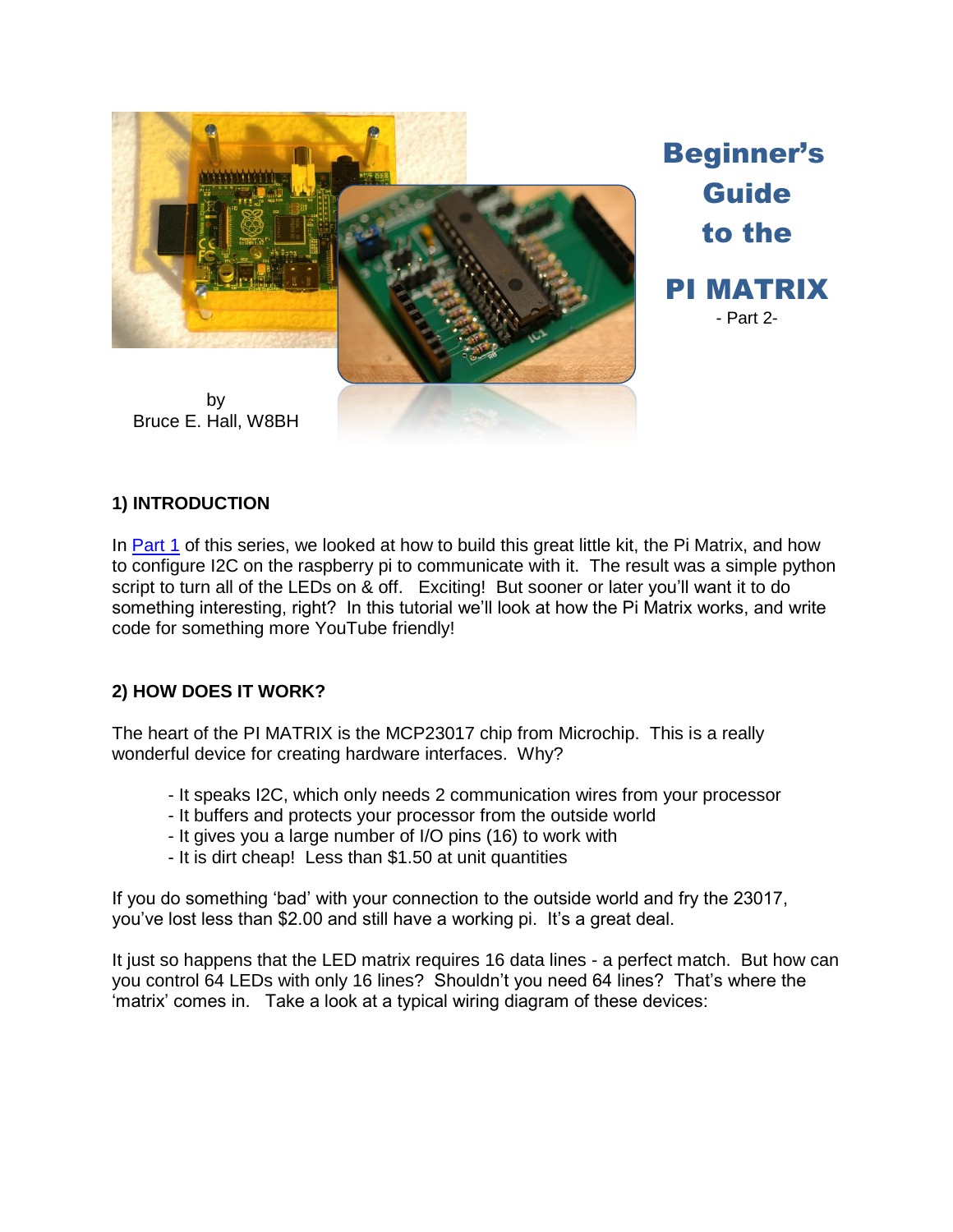The LEDs are wired in an 8x8 matrix, where there are 8 rows (labeled 'Dig') and 8 columns (labeled 'Seg'). These 8 rows and 8 columns make up our 16 connections to the outside world. To turn on an LED, apply power and ground to the corresponding row & column pins. For example, to turn on the highlighted LED at position (0,0), apply power to the anode on left-most column 'SegDP' and ground to the cathode on the topmost row 'Dig 0'. Notice that each LED shares a row connection with 7 other LEDs and a column connection with 7 other LEDs.



Let's see how our program from part 1 works. To light up all of the LEDs we send the hexadecimal value of 0xFF to the Port A, which go to the column pins of the matrix. 0xFF is the binary value of '11111111'. Each bit and therefore each column input will be at logic 1. We also must send the value of 0x00 to Port B, which go to the rows. The Port B binary value is '00000000'. Each bit and therefore each row input will be at logic 0 (ground). Result: all the columns (anodes) are high and all the rows (cathodes) are low, so the LEDs turn on.

# **3) CODING FOR COLUMNS**

We can make more interesting displays by changing the row and column inputs. For instance: instead of taking all of the column inputs high, what would happen if we only took one column high? Answer: only the LEDs in that column would turn on. The others would stay dark.

Let's write a routine to turn on a single column. To turn on the first column, we just need to turn on the lowest bit. This is easy: just write the value of '00000001' (0x01) to Port A like this:

### bus.write\_byte\_data(ADDR,PORTB,0x01)

Now what if we wanted to turn on the third column? We would need to write the binary value '00000100' (which equals 0x04) to Port A

### bus.write\_byte\_data(ADDR,PORTA,0x04)

Later versions of python will let us write values as binary literals like this: '0b00000100' but we'll stick to the equivalent value in hexadecimal notation '0x04' for compatibility. If we start numbering our columns at zero, we can generalize the value mathematically as: 2^n Column 0 equals 1, column 2 is 2, column 2 is 4, column 3 is 8, and so on. To code this value we use a sneaky trick, the left-shift operator '<<', like this:

bus.write\_byte\_data(ADDR,PORTA,1<<column)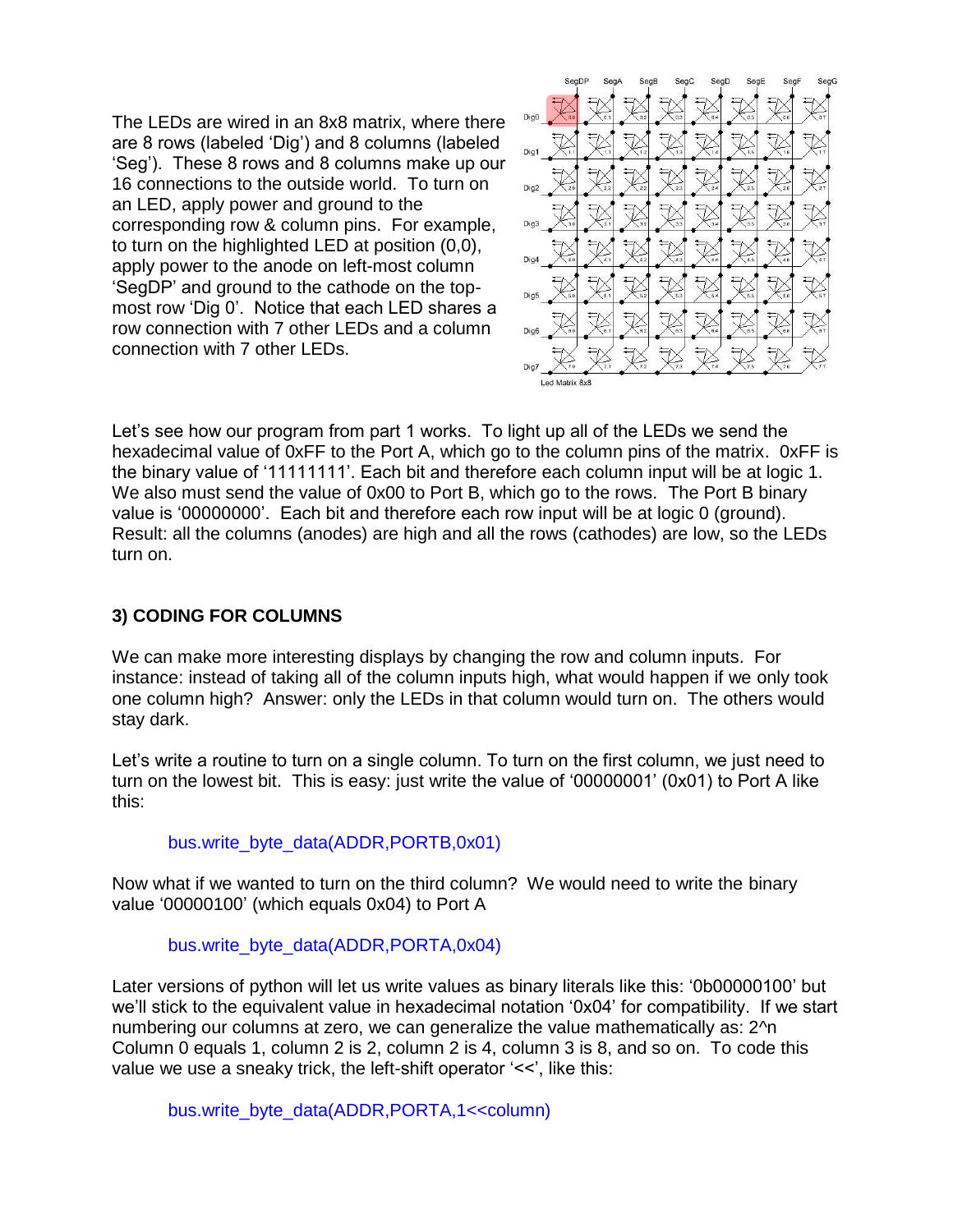And that's all we should need except for one small problem: the column pins for the LED matrix are wired in opposite direction of the PortA pins. To correct for this we'll use the right-shift operator instead of the left, like this:

bus.write\_byte\_data(ADDR,PORTA,0x80>>column)

You don't really have to do this last step, as long as you're willing to look at the matrix upside-down. It's all a matter of orientation!

## **4) CODING FOR ROWS**

Now let's do the same thing for rows. Easy, right? Yes and No. We can use the same technique, but electrically we need to selectively bring our row to logic 0, not logic 1. For example, to turn on row 3 we'll need to send the binary value '11111011' to PortB. The third bit from the left is logic 0, and everything else is logic one. Notice that all of the bits are flipped, or inverted, compared to what we used in the column method. In fact, we can write the binary value '11111011' as the inverse of '00000100'. In Python, the inverse operator is the tilde  $(-)$ . Our row coding looks like this:

bus.write\_byte\_data(ADDR,PORTB,~(1<<row))

### **5) CODING FOR INDIVIDUAL LEDs**

It's easier than you think. All we have to do is combine the code for selecting the row and selecting the column!

bus.write\_byte\_data(ADDR,PORTA,0x80>>column) bus.write\_byte\_data(ADDR,PORTB,~(1<<row))

We now have enough material for another demo program, copied below. I've grouped each type of demo into its own routine. Try typing this code using your favorite editor, or copy it from [http://w8bh.net/pi/matrix-part2.py.](http://w8bh.net/pi/matrix-part2.py) You can run it from bash if you make it executable, like this:

chmod +x matrix-part2.py ./matrix-part2.py

Have fun! In Part 3 of this series we will do some more intricate matrix displays.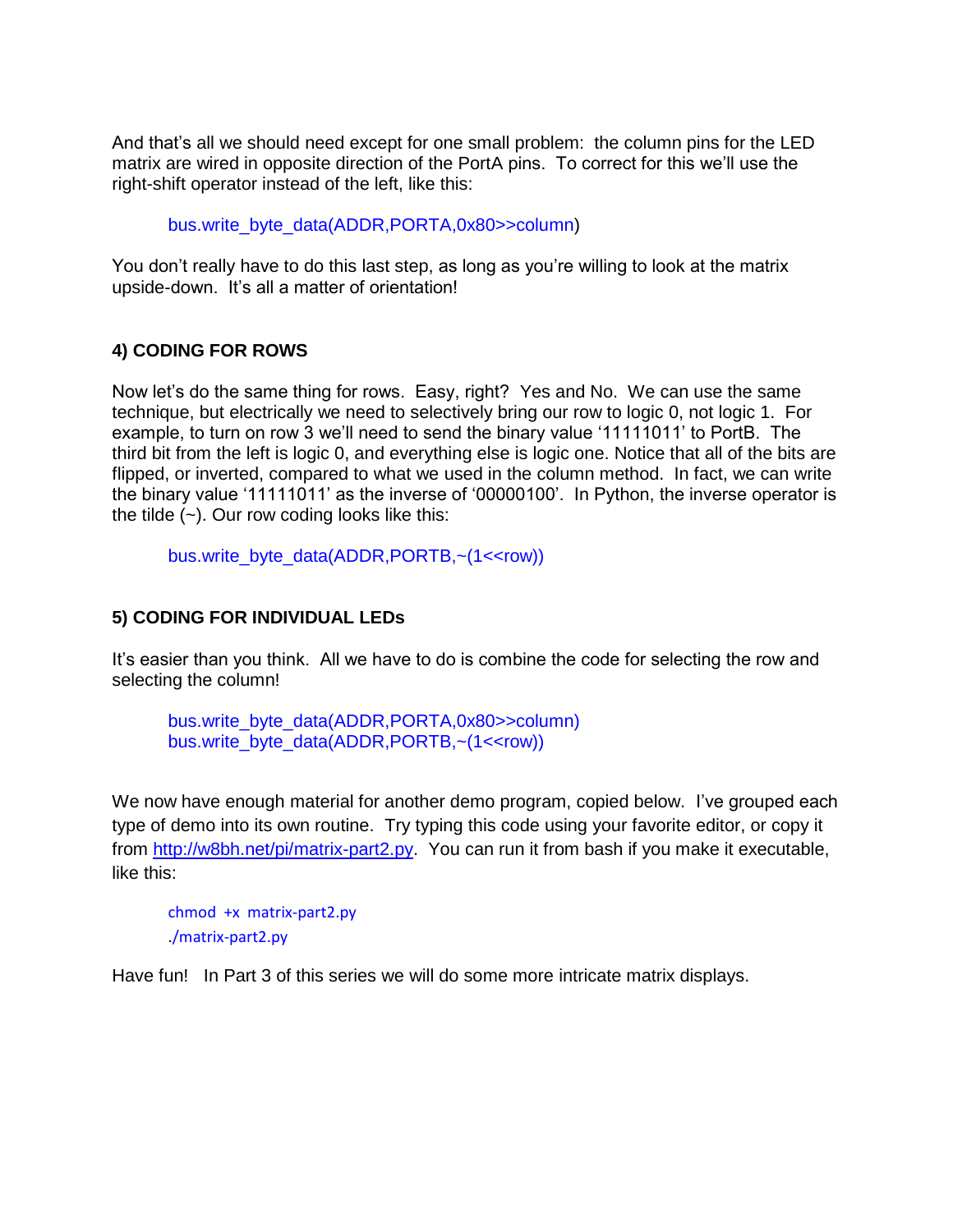#### **6) PYTHON SCRIPT for PART2:**

#!/usr/bin/python

```
########################################################################
#
# matrix-part2: test of Pi Matrix board
#
# This application will test out your Pi LED 8x8 Matrix board
# by selectively turning on and off each row, column, and pixel.
# 
# Use the concepts from these simple test routines
# to make more interesting displays.
#
# Author: Bruce E. Hall <br/>bhall66@gmail.com>
# Date : 03 Feb 2013
#
########################################################################
import smbus #gives us a connection to the I2C bus
import time #for timing delays
#Definitions for the MCP23017 chip
ADDR = 0x20 #The I2C address of our chip
DIRA = 0x00 #PortA I/O direction, by pin. 0=output, 1=input
DIRB = 0x01 #PortB I/O direction, by pin. 0=output, 1=input
PORTA = 0x12 #Register address for PortA
PORTB = 0x13 #Register address for PortB
#
# Lower Level LED Display routines
# Write data directly to the Pi Matrix board
#
def Init23017 ():
      #Set up the 23017 for 16 output pins
      bus.write byte data(ADDR,DIRA,0x00); #all zeros = all outputs on PortA
      bus.write byte data(ADDR,DIRB,0x00); #all zeros = all outputs on PortB
def TurnOffLEDS ():
      bus.write byte data(ADDR, PORTA, 0x00) #set all columns low
      bus.write byte data(ADDR, PORTB,0x00) #set all rows low
def TurnOnLEDS ():
      bus.write byte data(ADDR, PORTA, 0xFF) #set all columns low
      bus.write_byte_data(ADDR,PORTB,0x00) #set all rows low
def SetLED (row,col):
      #turn on an individual LED at (row,col). All other LEDS off.
      bus.write byte data(ADDR, PORTA, 0x80>>col)
      bus.write_byte_data(ADDR, PORTB, ~(1<<row))
def SetColumn (col):
      #turn on all LEDs in the specified column. expects input of 0-7
      bus.write byte data(ADDR, PORTB, 0x00)
      bus.write byte data(ADDR, PORTA, 0x80>>col)
def SetRow (row):
      #turn on all LEDs in the specified row. expects input of 0-7
      bus.write byte data(ADDR, PORTA, 0xFF)
      bus.write_byte_data(ADDR, PORTB, ~(1<<row))
```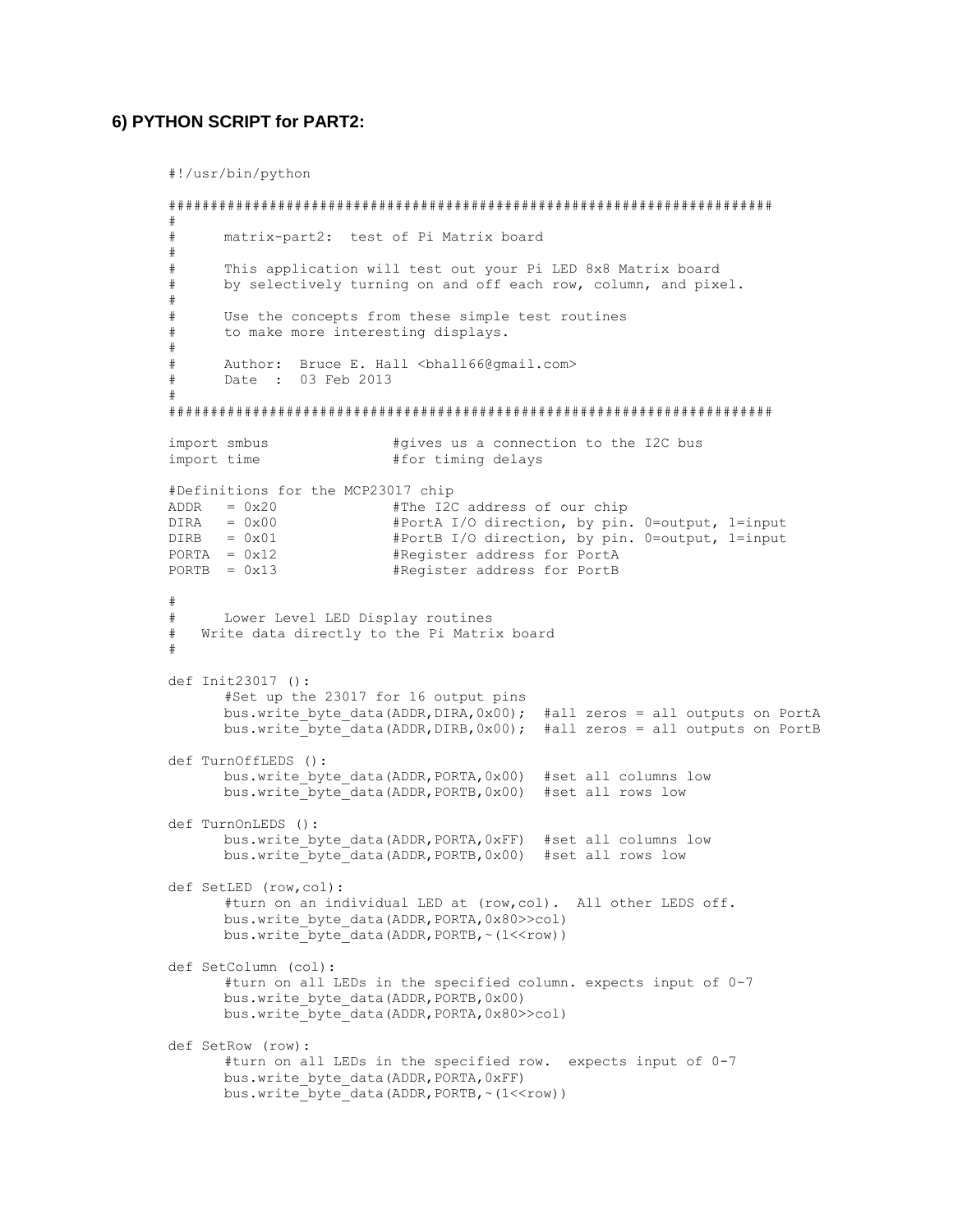```
#
# Routines for testing our Pi Matrix board
# Each one calls on one or more of the low-level routines above
#
def Pause():
       #Turn off LEDS and wait a while between cases
       TurnOffLEDS();
       time.sleep(0.5);
def FlashLEDS (delay):
       #Flash all of the LEDS on/off for the specified time
       TurnOnLEDS()
       time.sleep(delay)
       TurnOffLEDS()
       time.sleep(delay)
def LEDtest (delay):
       #Turn on all 64 LEDS for the specified time delay, in seconds
       print "\nLighting all LEDS for %d seconds" % delay
       TurnOnLEDS() #turn turn them all on
       time.sleep(delay) #wait a while
       Pause() The metal control of the metal term of them of them of them of them of them of them of them of them of them of them of them of them of them of them of them of them of them of them of them of them of them of them of
def FlashTest (numCycles,delay):
       print "\nFlash all of the LEDS"
       for count in range(0,numCycles):
              FlashLEDS(delay)
       Pause()
def ColumnTest (numCycles):
       #Turn on each Column. 
       #Keep PortB (rows) low & set each bit in PortA (columns) high
       #This will actually light LEDS in reverse order, col 7 to col0,
       #because Port A bit 0 is wired to Col7, A1 to Col6,..., A7 to Col0
       print "\nTurn on Columns 0 to 7"
       for count in range(0,numCycles):
               print "...cycle",count+1
               for col in range(0,8):
                     SetColumn(col)
                     time.sleep(0.5)
              time.sleep(1)
       Pause()
def RowTest (numCycles):
       #Turn on each row, from row 0 to row 7
       #Keep PortA (columns) high & selectively turn a bit in PortB (rows) low
       print "\nTurn on Rows 0 to 7"
       for count in range(0,numCycles):
               print "...cycle",count+1
              for row in range(0, 8):
                      SetRow(row)
                      time.sleep(0.5)
              time.sleep(1)
       Pause()
```